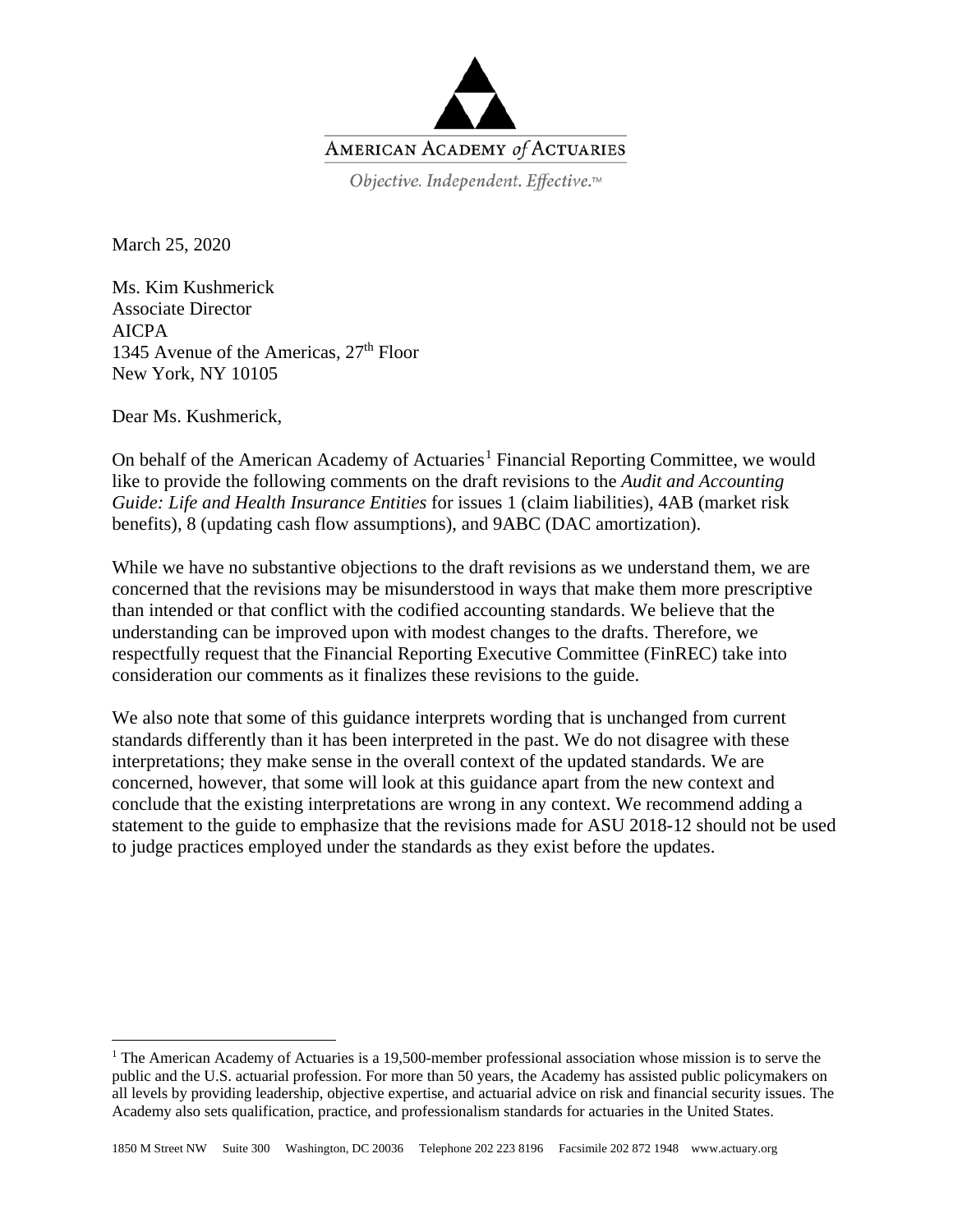# **Issue #1: Claim liabilities associated with long-duration traditional insurance contracts**

# **Paragraph 8—potential for misunderstanding and unintended consequences**

We believe that paragraph 8, as worded, could have unintended consequences, especially when seen in the wider context (beyond long-tail claims) of the guide. We believe the intent of this paragraph could be better expressed for this wider context.

The statement that "*FinREC believes that 'future benefits to be paid to or on behalf of policyholders and certain related expenses' represent all payments under the contract, including future expected claims and claims for which the disability, morbidity, or other insurance event has occurred but for which claims have not yet been paid, which obviates the need for a separate claim liability*" could easily be interpreted as including in "*future policy benefits*" amounts that are truly "*unpaid claims*," such as death benefits currently payable on life insurance contracts that terminated by death during or before the current reporting period.

We believe that FinREC intends for this paragraph to clarify the distinction between unpaid claims (ASC 944-40-25-1) and future policy benefits (ASC 944-40-25-8), not to eliminate the distinction. As worded, however, this paragraph seems to say that there is no such thing as an unpaid claim. We are also concerned that this could add unnecessary complexity to the valuation of products where truly unpaid claims dominate the reported claim liability.

To more accurately reflect the relevant provisions of subtopic 944-40, we recommend revising the first sentence of paragraph 8 with the following language:

"8. *Based on the guidance in FASB ASC 944-40 as excerpted in paragraphs 3 through 7 above, FinREC believes that 'future benefits to be paid to or on behalf of policyholders and certain related expenses' represent all payments expected to become due in the future under the contract, including future expected claims and claims for which the disability, morbidity, or other insurance event has occurred but for which claims have not yet been paid payment is not yet due, which obviates the need for a separate claim liability other than for amounts currently due but unpaid.*"

### **Paragraph 13—potential for misunderstanding and unintended consequences**

We are concerned that some will interpret the last sentence of paragraph 13 as permitting a company to apply the existing separate transition date discount rate to the incurred claim portion of all future liability calculations, including claims incurred after transition but before the respective reporting date. This would introduce a change in discount rate for projected cash flows when through the passage of time an expected (future) claim becomes an actual (prior) claim, with the effect of that discount rate change reported as part of the benefit expense in net income.

To prevent such changes in discount rates from affecting net income, we recommend revising the last sentence of paragraph 13 to the following: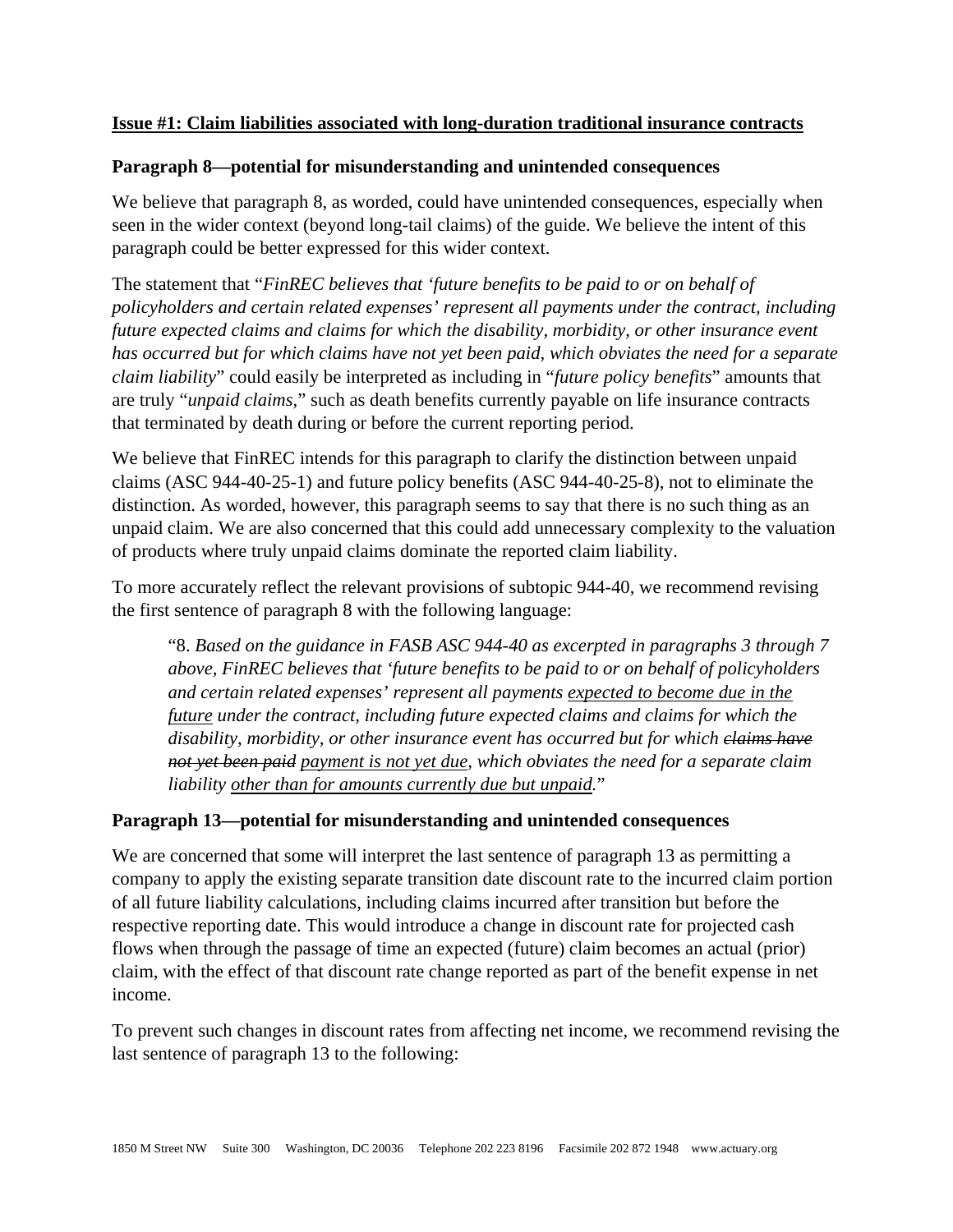"*As another alternative, an entity may retain the existing separate transition date discount rates when measuring the liability discounting future cash flows on claims incurred prior to the transition date.*"

# **Paragraph 13—potential for conflict between objectives**

In paragraph 13, FinREC should also be aware that some claim liabilities are currently calculated without any discounting. As we read this paragraph, it would require applying a zero percent discount rate at transition of such liabilities. We also believe it to be consistent with the guidance in subtopic 944-40. If, however, FinREC believes that carrying forward what is effectively a zero percent discount rate to be inappropriate, then guidance may be added for how to best handle this situation.

# **Paragraphs 13 and 15—potential for misunderstanding**

Paragraphs 13 and 15 both seem to assume that existing claim liabilities will be included in active life cohorts at transition, but nothing in these revisions state that as a requirement. Unless FinREC believes this is best determined under the specific facts and circumstances of each product for each entity, we recommend adding something to clarify FinREC's belief on appropriate handling of these balances at transition.

# **Issue #4AB: Market Risk Benefits**

### **Paragraph 3—potential for misunderstanding**

The second-to-last sentence of paragraph 3 ends with the phrase, "*under a fair value framework*." We are concerned that some will interpret this as including any fair value framework, which would be inconsistent with paragraph 2's emphasis on the current GAAP fair value framework in ASC topic 820.

To avoid such an interpretation, we recommend a simple clarifying revision to this phrase in paragraph 3, "*under the FASB ASC 820 fair value framework*."

### **Issue #8: Updating cash flow assumptions in the net premium ratio**

### **Paragraph 7—potential for misunderstanding and unintended consequences**

Paragraph 7 states "*FinREC believes entities are not required to perform full experience studies outside of the regularly scheduled annual review, but should consider all information that is available in the interim period and have a reasonable basis to conclude all applicable assumptions are the entity's best estimate.*"

We are concerned that this may potentially be interpreted as meaning that "*full experience studies*" are required as part of the regularly scheduled annual review. The use of the term "*experience studies*" may be too specific. Subtopic 944-40 does not specify experience studies as the method for performing the annual review. Actuarial standards of practice recognize other methods, such as trend analysis or actual-to-expected analysis, for determining whether a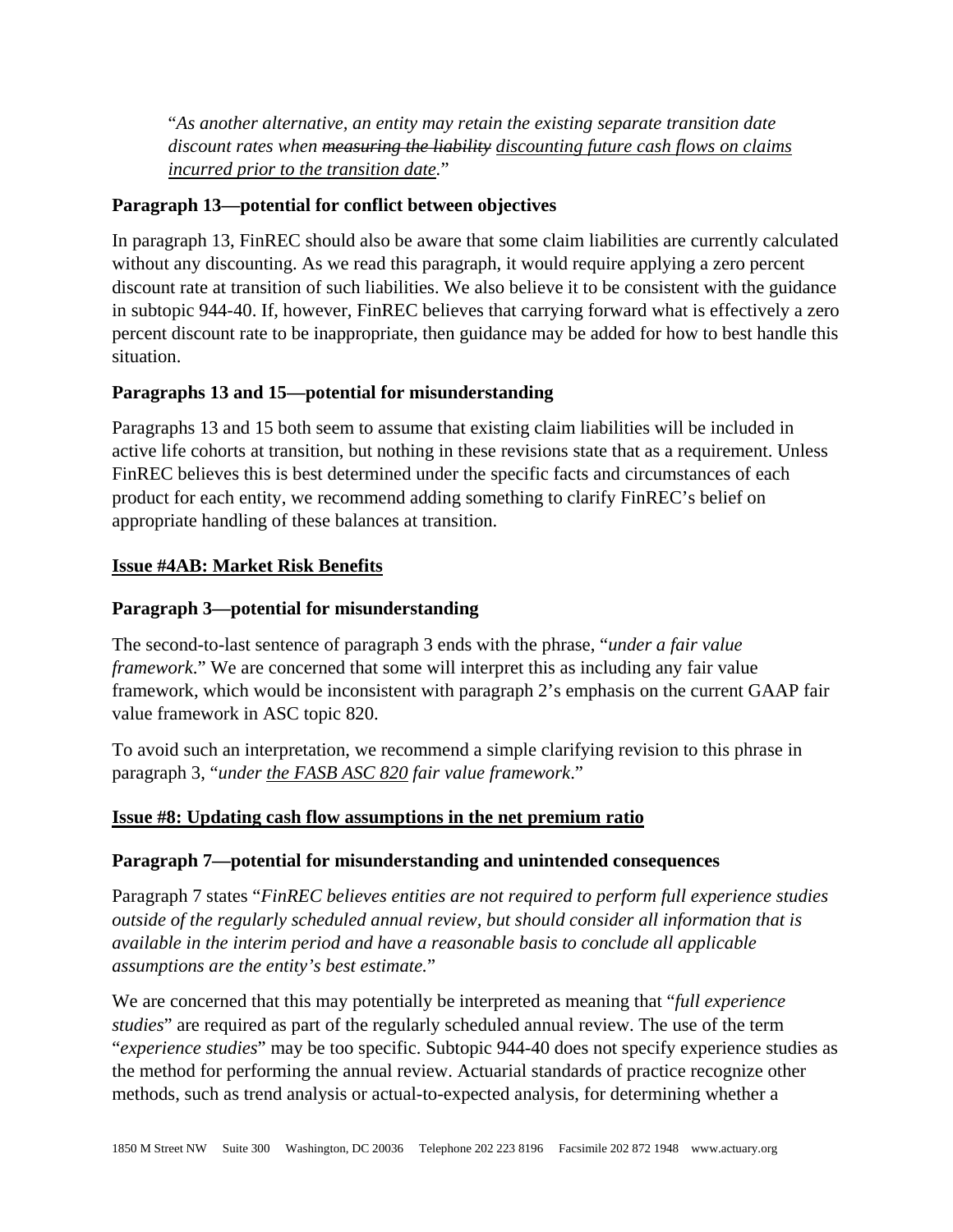revision to certain assumptions is needed. Perhaps a term like "*a full review*" in place of "*full experience studies*" could be used in paragraph 7 to avoid any unintended implications.

# **Paragraph 9—potential for misunderstanding and unintended consequences**

Paragraph 9 states "*FinREC believes if evidence suggests the cash flow assumption(s) for one cohort require an update, the entity should consider whether the updated assumption(s) suggest the need for assumption updates to other cohorts that share the same or similar assumption(s). For example, changes to the mortality assumptions for one cohort may suggest a similar change is needed for other cohorts, provided there is a degree of overlap in the mortality assumptions.*"

We are concerned that some may misunderstand the intent of this paragraph, particularly as it relates to paragraph 2.

We believe that the wording of paragraph 9 may be improved by emphasizing consistency among cohorts. Consistency is a common concern in both accounting and actuarial standards. Actuarial Standard of Practice No. 7 addresses this concern in the broader context of actuarial models. Its paragraph 3.10.3(b) states that "*The actuary should determine … that the actuarial assumptions … used for different segments of business are materially consistent….*" We recommend rewriting the first sentence of paragraph 9 to the following:

"*FinREC believes that when a cash flow assumption is updated for one cohort, the entity should consider whether consistency among cohorts requires an assumption update for other cohorts, including those normally subject to annual review at a different time of year.*"

We also believe that a more specific example would help to clarify the intent of this paragraph. We recommend rewriting the second sentence of paragraph 9 with the following language:

"*For example, updates to mortality assumptions for term life insurance products may suggest an immediate need to reconsider the mortality assumptions for permanent life insurance products that are subject to similar underwriting standards, even if the annual assumption review for the permanent products is normally performed at a different time.*"

# **Paragraph 13— incomplete guidance**

Paragraph 13 addresses the reporting of the liability remeasurement gain separately in the statement of operations, as required in ASC paragraph 944-40-45-4. It points out that it should be reflected at the beginning of the current reporting period and that the liability remeasurement gain or loss for traditional and limited-payment contracts may be reported together with the liability remeasurement gain or loss related to additional universal life liabilities. It does not, however, address whether the remeasurement gain or loss of the limited-payment contracts deferred profit liability should be reported together with or separately from the remeasurement gain or loss of the corresponding liability for future policy benefits.

We believe that paragraph 13 would be more helpful if it were to address whether the deferred profit liability remeasurement gain or loss can or should be reported together with the gain or loss from remeasurement of the other liabilities.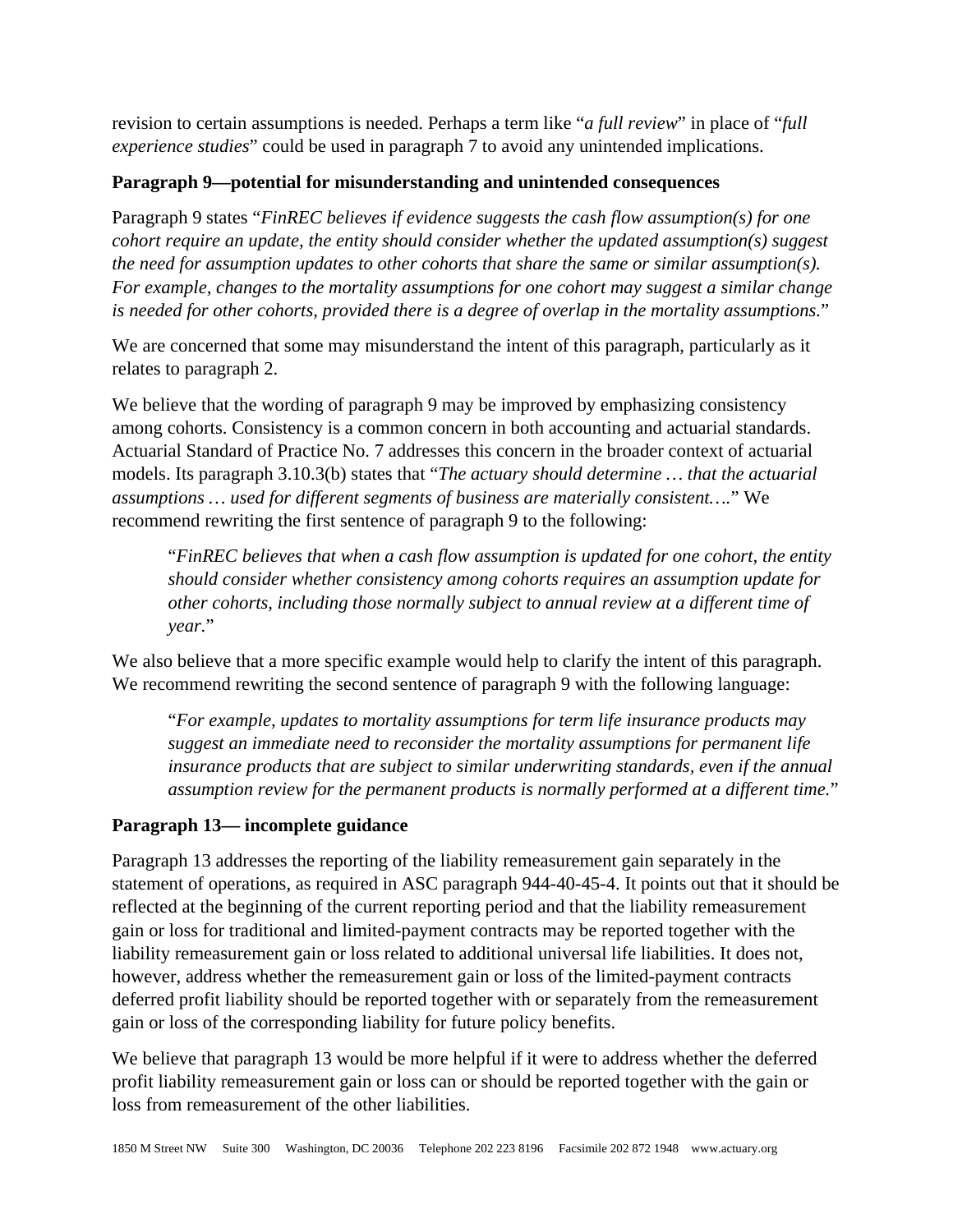### **Issue #9ABC: DAC amortization**

### **Paragraph 9—inaccurate and misleading guidance**

Paragraph 9 includes the sentence, "*FinREC believes that the rate used to amortize deferred acquisition costs for the current reporting period can be calculated either as of the beginning of the current reporting period (thereby excluding actual current reporting period experience) or as of the end of the current reporting period (thereby including actual current reporting period experience).*"

This description is inconsistent with the calculations shown elsewhere in the draft. We are concerned that some will misunderstand this guidance, possibly leading to a technique that fails to comply with the new requirements in some circumstances.

Under both alternatives, the amortization rate is recalculated as of the beginning of the current reporting period. They differ only with respect to the information used in the recalculation. The first approach updates the amortization rate as of the beginning of the current reporting period using information that was known at that time. The second approach updates the amortization rate as of the beginning of the current reporting period using information that is known at the end of the period (including actual experience and any assumption changes).

To better reflect the characteristics of these two methods, we recommend revising the second sentence of paragraph 9 with the following language:

"*FinREC believes that the rate used to amortize deferred acquisition costs for the current reporting period can be calculated either as of the beginning of the current reporting period using either information known at that time (thereby excluding actual current reporting period experience) or as of information known at the end of the current reporting period (thereby including actual current reporting period experience and any assumption updates).*"

### **Paragraph 9—potential for misunderstanding**

Paragraph 9 also includes the sentence, "*An entity should select one of these calculation methodologies and apply it consistently.*"

We are concerned that this could be understood as either a one-time, entity-wide election (similar to the expense assumption option in paragraph  $944-40-35-5(a)(2)$  or as a separate election for each cohort (similar to the amortization method option in paragraph 944-30-35-3A). We believe the latter to be the better interpretation and recommend clarifying intent by replacing this sentence with something similar to the amortization method option:

"*The experience adjustment method should be applied consistently over the remaining term of the related contracts.*"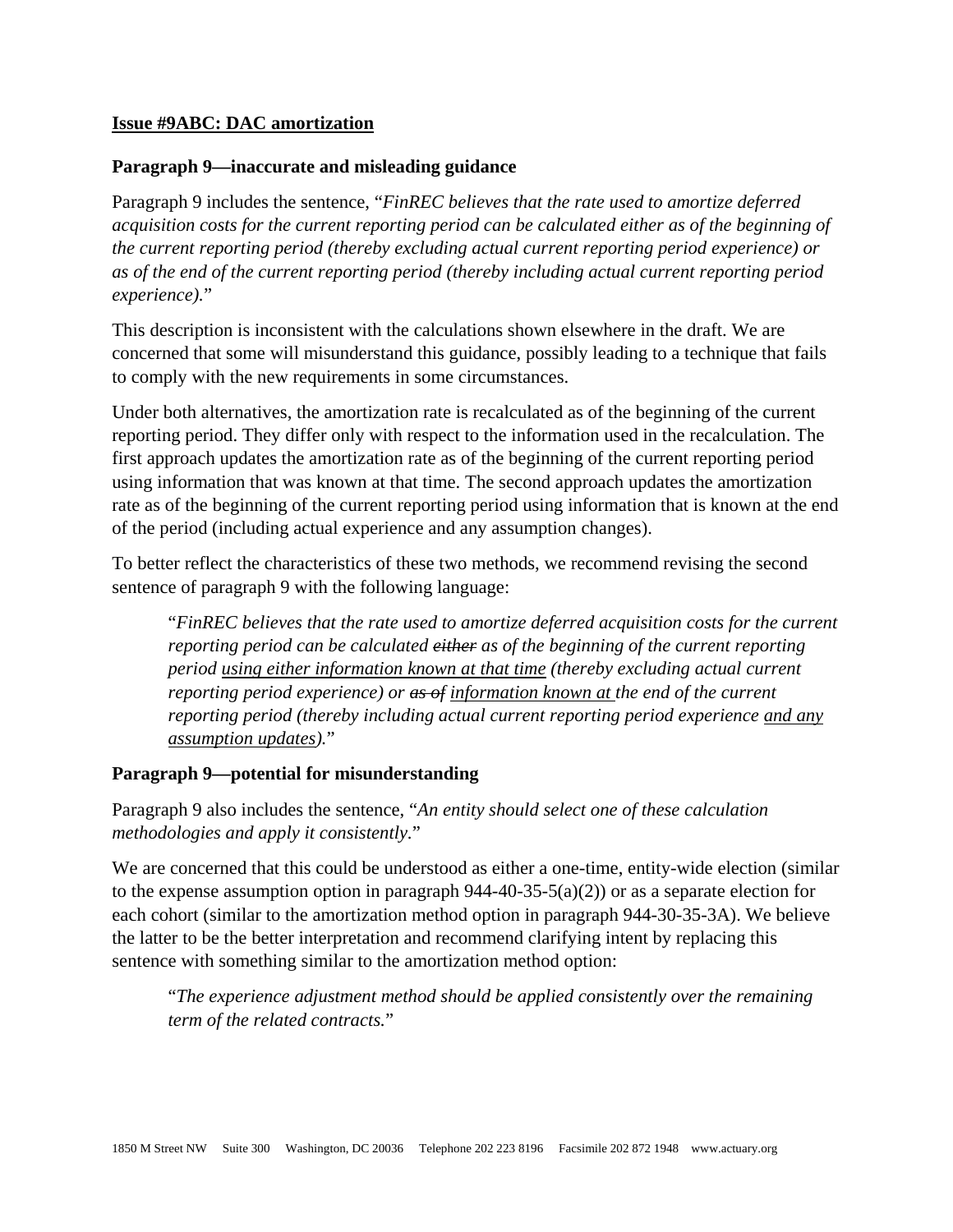### **Paragraphs 10 and 11—inaccurate and misleading guidance**

Paragraphs 10 and 11 echo the inaccurate description in paragraph 9. Consistent with an improved description in paragraph 9, we recommend revising the first sentence in both paragraphs 10 and 11 to more accurately describe the methods, perhaps beginning them with:

"10. *If the amortization rate for the current reporting period is calculated as of the beginning of the current reporting period (thereby excluding actual current reporting period experience (i.e., the current period amortization is based on expectations as of the beginning of the period) and actual terminations exceed expectations, a separate experience adjustment to further reduce the DAC balance would be needed.*"

"11. *In contrast, if the amortization rate for the current reporting period is calculated as of the end of the (thereby including current reporting period experience) is included in the calculation of the amortization rate for the current reporting period, no separate experience adjustment would exist.*"

# **Paragraph 11—inaccurate, incomplete, and misleading illustration**

The illustrated schedules included with paragraph 11 contain a mistake and do not clearly indicate that the example includes both actual experience and an assumption change.

[If it weren't for the assumption change, the revised illustration would have shown no additional amortization in 20X2. The revised amortization rate would have been 74 divided by 2,800, or 2.64%. Applying that to the \$700 actual amount in force would have produced amortization in 20X2 of 19, the same amount shown in the original Schedule Four.]

To provide accurate guidance, the mistake must be corrected, and we believe that clearly indicating the combination of actual experience and assumption change would help to avoid confusion.

The mistake is in Schedule Three's balance of insurance in force for 20X2. For DAC amortization, this should be the amount in force at the beginning of the year (1,000). Actual experience reduces the amount of insurance in force to 700 by the end of 20X2 (the beginning of 20X3) but does not affect the amount at the beginning of the year. The assumption change reduces projected in force for 20X4 and 20X5, respectively, to 400 and 200.

We recommend correcting Schedule Three to look like this: